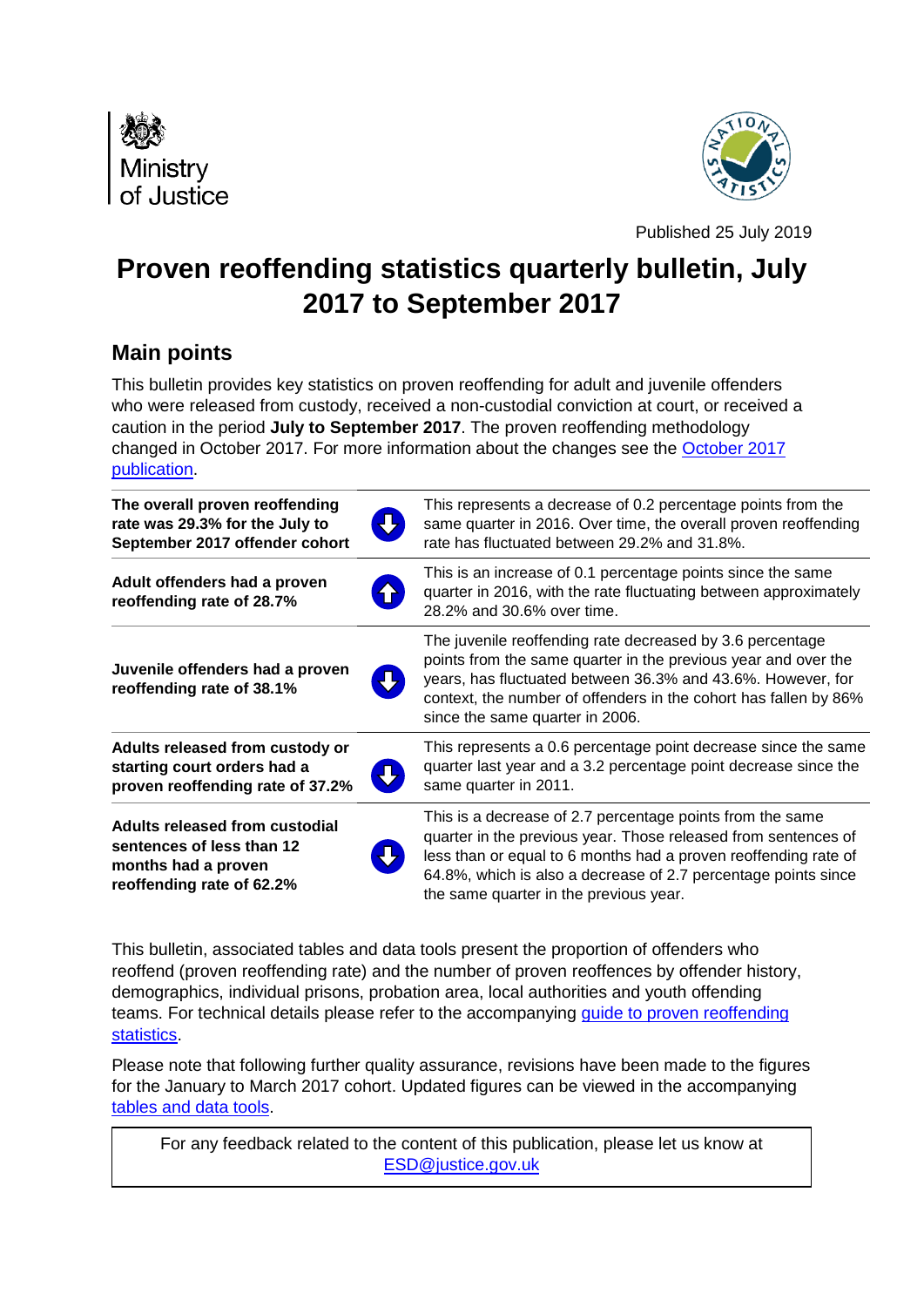### **How is proven reoffending measured?**

An offender enters the cohort if they were released from custody, received a non-custodial conviction at court or received a reprimand or warning in a three-month period: July to September 2017. It is important to note that this is not comparable to publications prior to the October 2017 proven reoffending publication, which reported on a 12-month cohort.

A proven reoffence is defined as any offence committed in a one-year follow-up period that leads to a court conviction, caution, reprimand or warning in the one-year follow-up or within a further six-month waiting period to allow the offence to be proven in court as shown in the diagram below.



Users should be cautious when making any comparison between cohorts before and after October 2015. This is because there is a change in data source from October 2015 onwards.

In addition, users should be cautious when comparing the 3-monthly cohorts to one another (e.g. July to September 2017 to April to June 2017). This is due to the smaller 3-month cohort size the measure is likely to be more variable than the previous 12-month cohort measure of reoffending.

For further details on this, and how proven reoffending is measured, please see the [gu](https://www.gov.uk/government/statistics/proven-reoffending-statistics-april-2017-to-june-2017)ide to proven reoffending statistics and ['How the measure of proven reoffending has changed and](https://www.gov.uk/government/statistics/proven-reoffending-statistics-october-2015-to-december-2015)  [the effect of these changes'](https://www.gov.uk/government/statistics/proven-reoffending-statistics-october-2015-to-december-2015).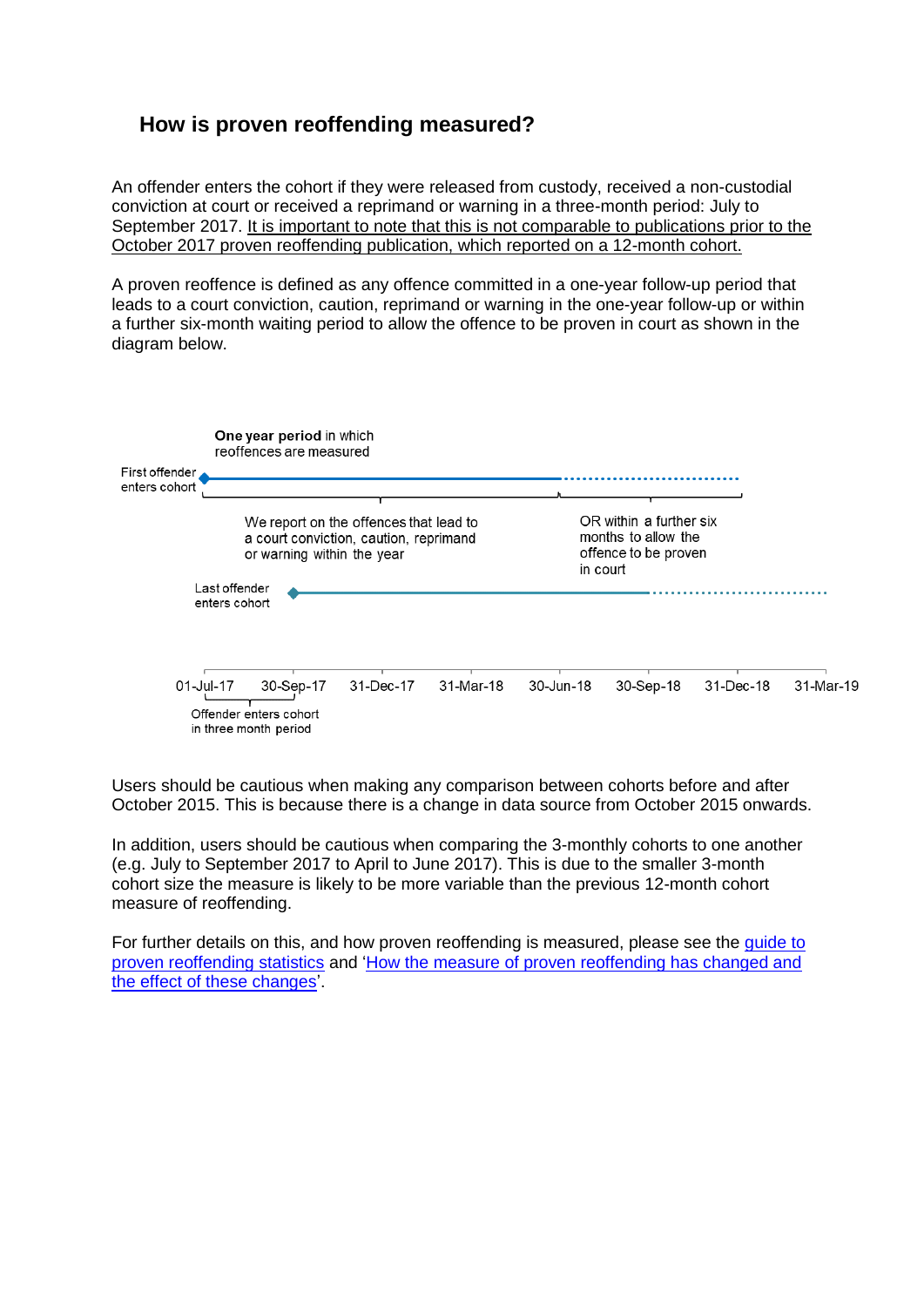### **1. Overall – adult and juvenile offenders**

#### **The overall proven reoffending rate was 29.3% for the July to September 2017 offender cohort**

This represents a decrease of 0.2 percentage points from the same quarter in 2016. Over time, the overall proven reoffending rate has fluctuated between 29.2% and 31.8%.

The overall proven reoffending rate, based on just over 108,000 adult and juvenile offenders (made up of 93% adults and  $7\%$  juveniles)<sup>1</sup> in the July to September cohort was 29.3%, a 0.2 percentage point decrease from the same quarter in 2016. Almost 32,000 of these offenders then committed just under 129,000 proven reoffences over a one-year follow-up period, equivalent to an average of 4.06 reoffences each. The average number of reoffences per reoffender has gradually increased from 3.13 in the same quarter in 2009.

### **Figure 1: Proportion of adult and juvenile offenders in England and Wales who commit a proven reoffence and the number of offenders in each cohort, April 2006 to September 2017 (Source: Table A1)**



-Proportion of offenders who reoffend, annually (%) = - Proportion of offenders who reoffend, quarterly (%)

Of this offender cohort, 83% were male and 17% were female, with the gender split remaining reasonably stable over time. Male offenders reoffended at a higher rate of 30.4% compared to female offenders who reoffended at a rate of 23.8%. Since 2006, these rates have fluctuated between 30.3% and 33.9% for males and 21.5% to 24.4% for females.

<sup>1</sup> A certain proportion of offenders who could not be matched to the Police National Computer (PNC) are excluded from the offender cohort. Therefore, this number does not represent all proven offenders. This means that the number of offenders in this bulletin will be different from the numbers published in Offender Management Statistics Quarterly and Criminal Justice Statistics. Please refer to the *quide to proven reoffending statistics* for further information.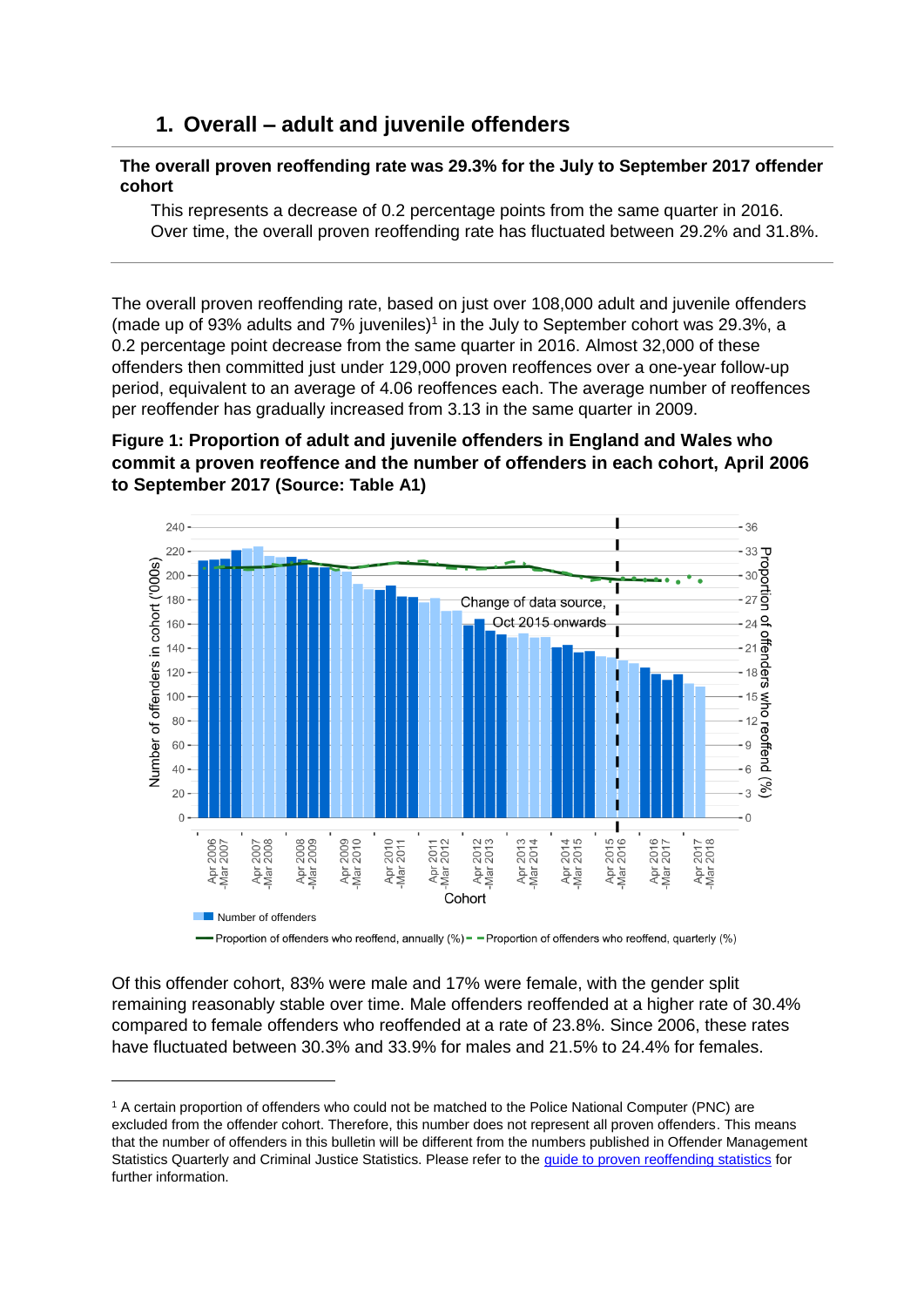# **2. Adult offenders**

### **Adult offenders had a proven reoffending rate of 28.7%**

This is an increase of 0.1 percentage points since the same quarter in 2016, with the rate fluctuating between approximately 28.2% and 30.6% over time.

The adult reoffending rate for the July to September 2017 cohort was 28.7% and the rate has remained broadly flat since 2006. Almost 118,000 proven reoffences were committed over the one-year follow-up period by around 29,000 of adults. Those that reoffended committed on average 4.06 reoffences; this represents a 2% increase compared to the same quarter in 2016 and an increase of 29% since July to September 2009.

**Figure 2: Proportion of adult offenders in England and Wales who commit a proven reoffence, by number of previous offences, July to September 2017 (Source: Table A5a)** 



Offenders with a larger number of previous offences have a higher rate of proven reoffending than those with fewer previous offences. In the July to September 2017 cohort, the proven reoffending rates for adults ranged from 6.6% for offenders with no previous offences to 49.1% for offenders with 11 or more previous offences (Figure 2).

Adult offenders with 11 or more previous offences made up 41% of all adult offenders in the cohort, represented 69% of all adult reoffenders and committed 80% of all adult proven reoffences.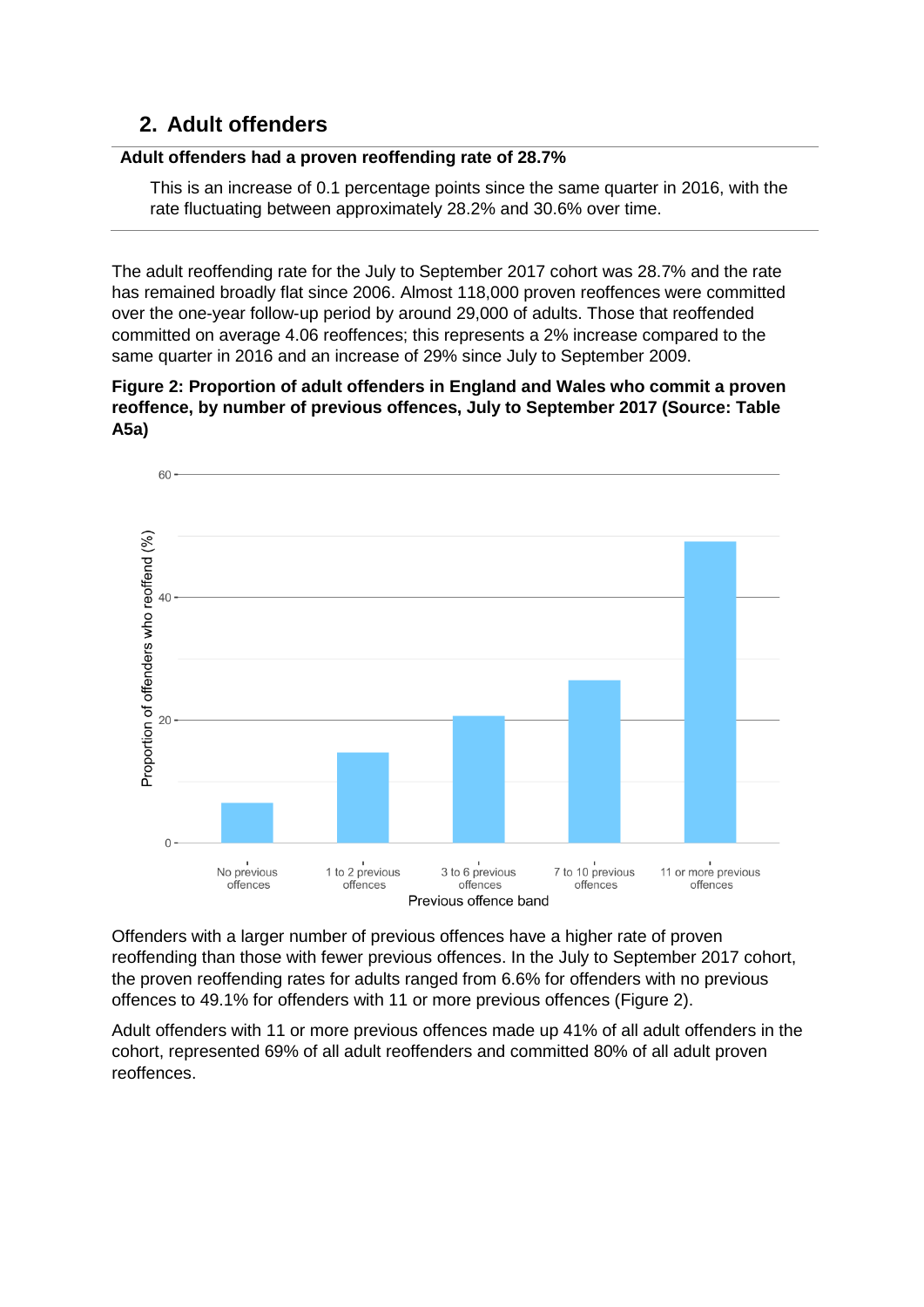# **3. Adjusted reoffending rates**

**When controlling for offender characteristics, 28.3% of adult offenders in the cohort reoffended within a year.** 

This represents a decrease of 0.1 percentage points compared to the same quarter in 2016.

The raw proven reoffending rates have been adjusted against the 2011 calendar year, in line with the Payment by Results (PbR) statistics.<sup>2</sup> These adjusted rates for adults are calculated by 'the proportion of offenders who reoffend' (proven reoffending rate) for the cohort plus any difference between the average Offender Group Reconviction Scale (OGRS4/G) score in that cohort and the 2011 cohorts.<sup>3</sup>

**Figure 3: The proportion of offenders who reoffend, the average OGRS scores and the adjusted proven reoffending rate for adults, April 2006 to September 2017 (Source: Table A1)** 



Average OGRS4/G score Adjusted 2011 proportion of reoffenders (%)

Between 2006 and 2011 the average OGRS score increased, but since 2011 it has remained relatively flat. This indicates that between 2006 and 2011 the cohort had an increasing propensity to reoffend, but since 2011 this has levelled off. As a result, the raw reoffending rates for adults are adjusted upwards between 2006 and 2011 reflecting the lower propensity to reoffend when compared to later cohorts.

Following 2011 the raw rates and the adjusted rates have tracked each other more closely. For example, the raw reoffending rate for adults for the July to September 2017 period was 28.7% while the adjusted rate was 28.3%.

<sup>&</sup>lt;sup>2</sup> Refer to [Payment by results statistics](https://www.gov.uk/government/collections/payment-by-results-statistics) for proven reoffending statistics for adult offenders being managed by Community Rehabilitation Companies, under PbR arrangements, and by the National Probation Service.

<sup>&</sup>lt;sup>3</sup> OGRS4 is based on a well-established, peer reviewed methodology for assessing and representing reoffending risk. Refer t[o A compendium of research and analysis on the Offender Assessment System \(OASys\) f](https://assets.publishing.service.gov.uk/government/uploads/system/uploads/attachment_data/file/449357/research-analysis-offender-assessment-system.pdf)or details.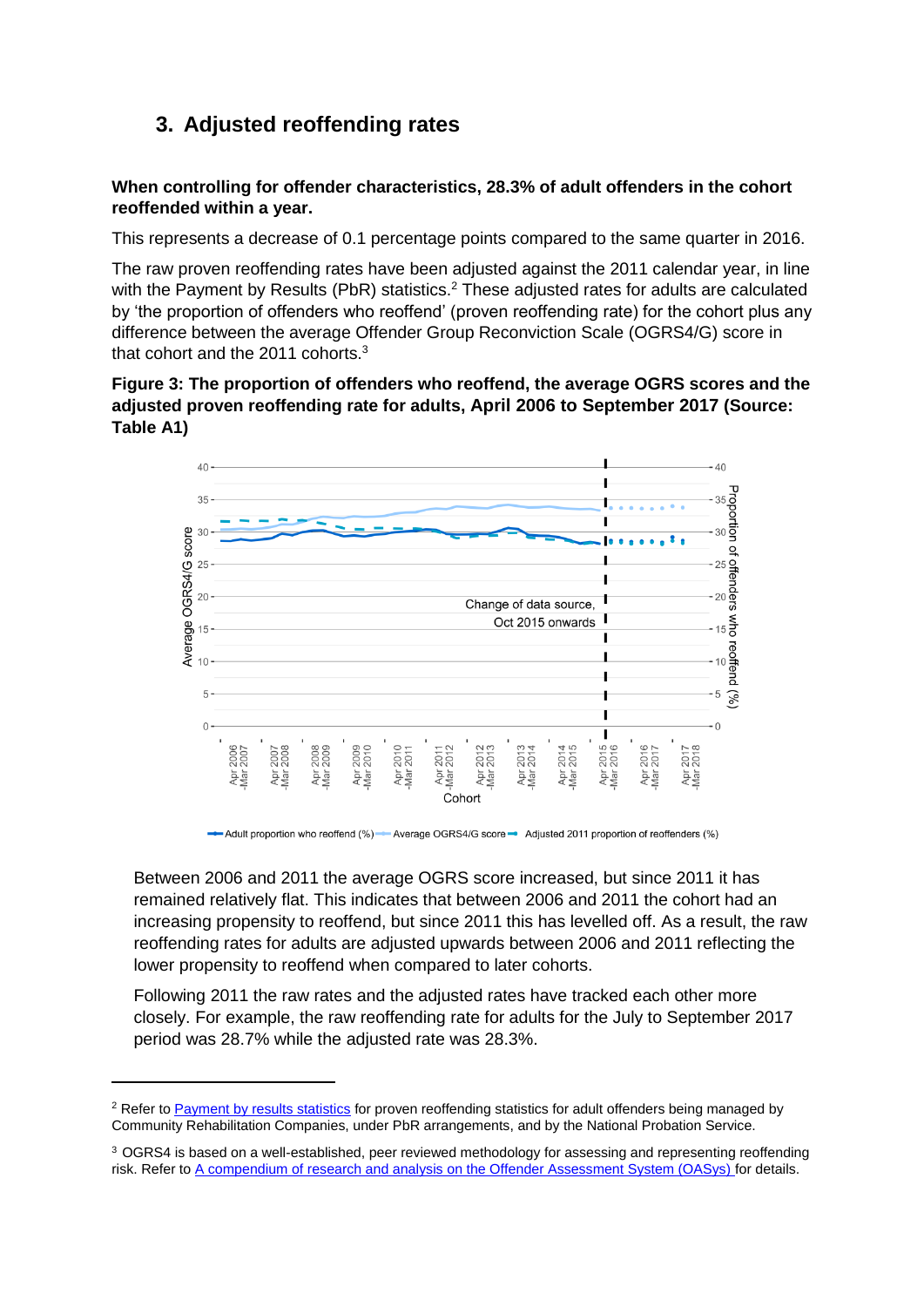### **4. Juvenile offenders<sup>4</sup>**

#### **Juvenile offenders had a proven reoffending rate of 38.1%**

The juvenile reoffending rate decreased by 3.6 percentage points from the same quarter in the previous year and, over the years, has fluctuated between 36.3% and 43.6%. 5 However, for context, the number of offenders in the cohort has fallen by 86% since the same quarter in 2006.

The juvenile reoffending rate was 38.1%, a 3.6 percentage point decrease from the same quarter in the previous year. Of the approximately 7,000 juvenile offenders in the July to September 2017 cohort, just under 3,000 of them committed a reoffence within a one-year follow-up period (equivalent to around 11,000 proven reoffences). However, the number of offenders in the cohort has fallen by 86% since the same quarter in 2006 and has fluctuated between 36.3% and 43.6% over the years.

Those that reoffended committed on average 4.03 reoffences each. As with the adult cohort, juvenile offenders with 11 or more previous offences had a higher reoffending rate than those with no previous offences, 74.6% and 20.1% respectively.

#### **Figure 4: Proportion of adult and juvenile offenders in England and Wales who commit a proven reoffence, by age, July to September 2017 (Source: Table A3)**



This quarter, 15 to 17-year-old offenders have the highest reoffending rate, closely followed by the 10 to 14-year-old offenders, with reoffending rates of 38.3% and 37.6% respectively (Figure 4). The proven reoffending rate for juveniles is higher than adults and the rate starts to fall with increasing age after the 35 to 39-year-old group.

<sup>4</sup> Juveniles are defined as those aged 10 to 17 years old.

<sup>&</sup>lt;sup>5</sup> The new reoffending measure, however, is likely to be more variable from quarter to quarter due to the smaller size of the cohorts.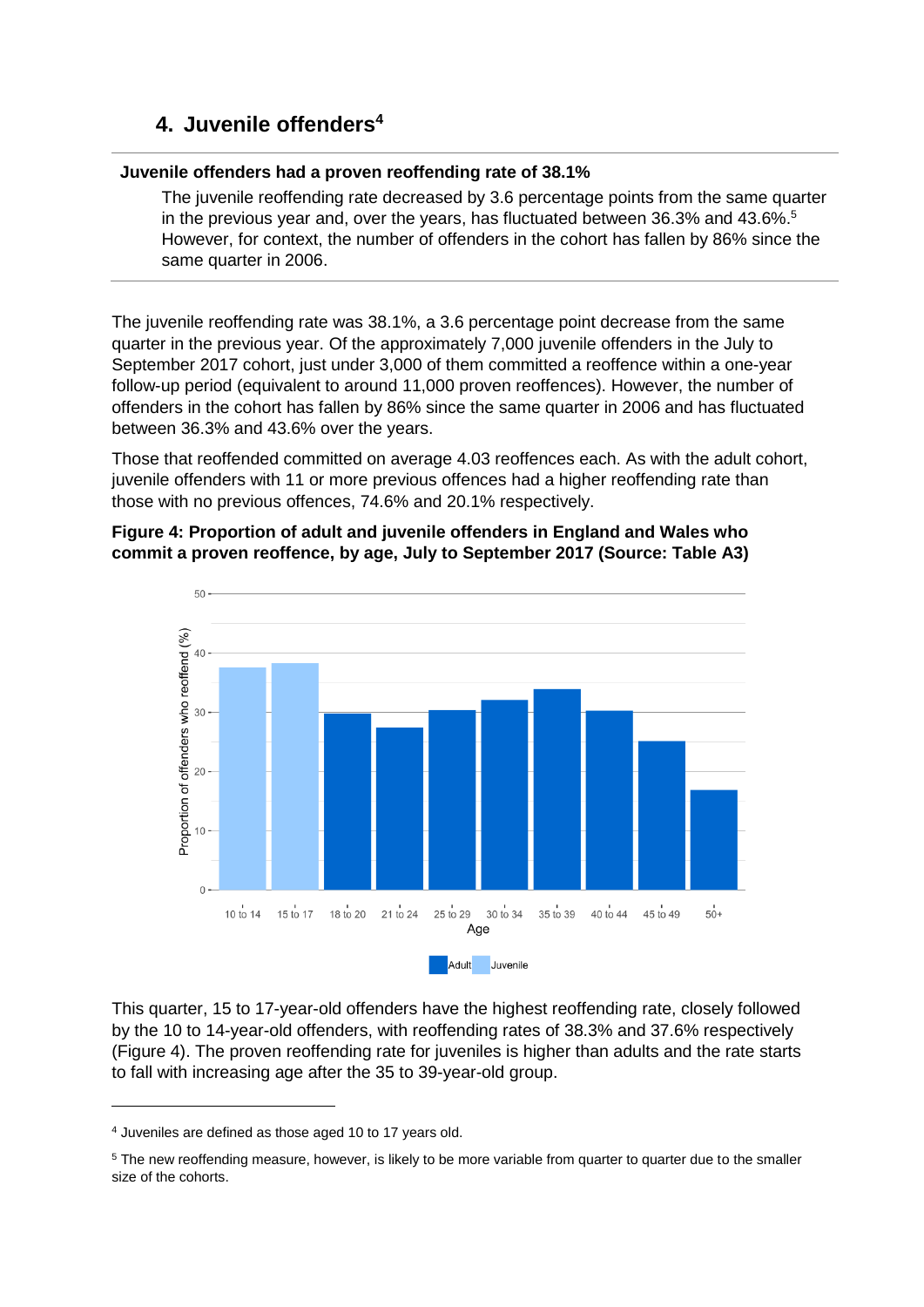# **5. Adult reoffending by disposal<sup>6</sup>**

#### **Adults released from custody or starting court orders had a proven reoffending rate of 37.2%**

This represents a 0.6 percentage point decrease since the same quarter last year and a 3.2 percentage point decrease since the same quarter in 2011.

#### **Adults released from custodial sentences of less than 12 months had a proven reoffending rate of 62.2%**

This is a decrease of 2.7 percentage points from the same quarter in the previous year. Those released from sentences of less than or equal to 6 months had a proven reoffending rate of 64.8%, which is also a decrease of 2.7 percentage points since the same quarter in the previous year.

Adults released from custody or starting court orders had a proven reoffending rate of 37.2%, a decrease of 0.6 percentage points compared to the same quarter in 2016 and a decrease of 3.2 percentage points since the same quarter in 2011.

The proven reoffending rate for adult offenders starting a court order<sup>7</sup> specifically was 32.9%, a 4.0 percentage point decrease when compared to the same quarter in 2011. When adjusted for offender mix (i.e. when controlling for offender characteristics), the decrease observed in 2011 is smaller at 0.6 percentage points.





 $6$  For proven reoffending statistics, a disposal is defined as a caution, court order, custody, or other disposal resulting from a conviction at court, such as a fine or discharge. A different methodology is used for proven reoffending statistics by disposal type. The first proven offence within each disposal is treated as the start point for measuring proven reoffending. Therefore, some offenders will appear in more than one disposal category.

<sup>&</sup>lt;sup>7</sup> Community order or suspended sentence order.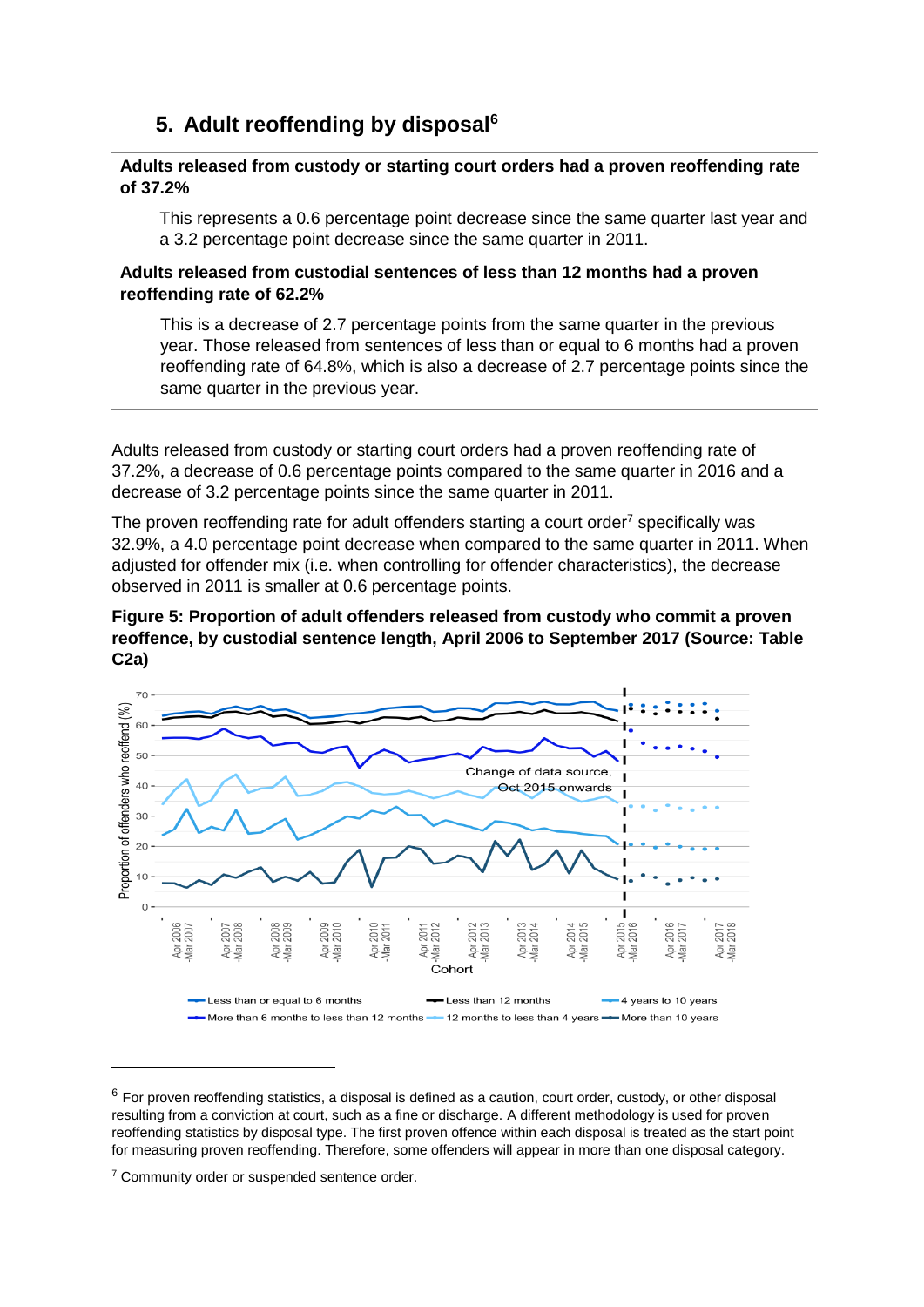The proven reoffending rate for adult offenders released from custody was 47.6%, a 1.4 percentage point decrease compared to the same quarter the previous year. However, adults who served sentences of 12 months or more reoffended at a substantially lower rate at 29.1% compared to those who served a sentence of less than 12 months at a rate of 62.2%. Those released from sentences of less than or equal to 6 months had a proven reoffending rate of 64.8%, a decrease of 2.7 percentage points since the same quarter in the previous year. Users should exercise caution when comparing the effectiveness of different sentences because the presented rates do not control for known differences in offender characteristics receiving those sentences - for further information please consult recent research on the [impact of short custodial sentences, community orders and suspended](https://www.gov.uk/government/publications/impact-of-short-custodial-sentences-community-orders-and-suspended-sentence-orders-on-reoffending)  [sentence orders on reoffending](https://www.gov.uk/government/publications/impact-of-short-custodial-sentences-community-orders-and-suspended-sentence-orders-on-reoffending) as well as the [guide to proven reoffending statistics.](https://www.gov.uk/government/statistics/proven-reoffending-statistics-april-2017-to-june-2017)<sup>8</sup>

 $8$  Proven reoffending rates by disposal should not be compared to assess the effectiveness of sentences, as there is no control for known differences in offender characteristics and the type of sentence given. For further information see [Annex D of the October 2016 publication](https://www.gov.uk/government/uploads/system/uploads/attachment_data/file/563185/proven-reoffending-2014.pdf) (page 41) and the [guide to proven reoffending statistics.](https://www.gov.uk/government/statistics/proven-reoffending-statistics-april-2017-to-june-2017)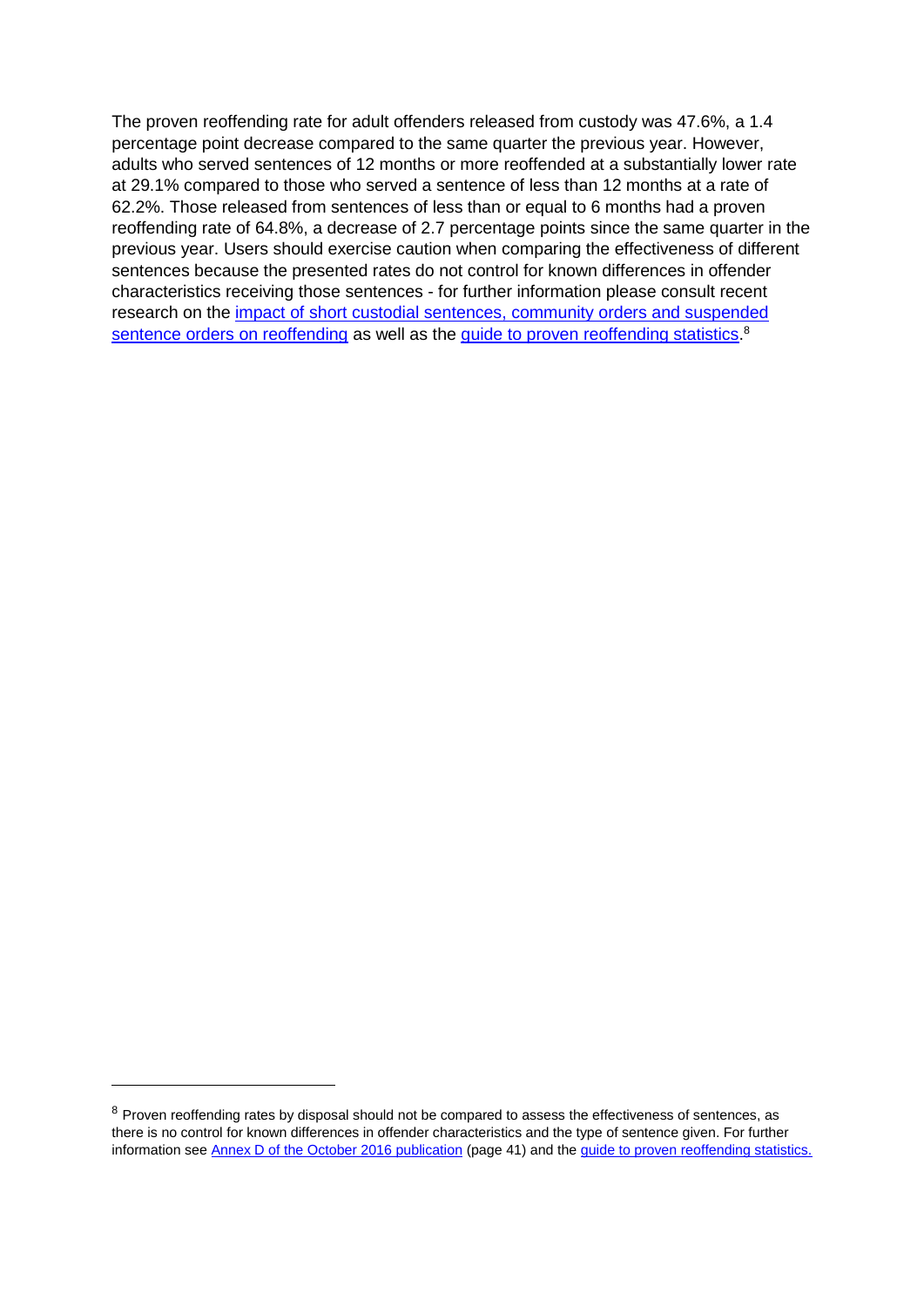# **6. Juvenile reoffending by disposal<sup>9</sup>**

#### **Juvenile offenders given youth cautions had a proven reoffending rate of 25.5%**

The reoffending rate for juvenile offenders given youth cautions has decreased by 5.9 percentage points since the same quarter last year.

Reprimands and warnings for youths were abolished under the Legal Aid Sentencing and Punishment of Offenders Act 2012 with effect from 8 April 2013 and replaced with youth cautions. Youth cautions are a formal out-of-court disposal that can be used as an alternative to prosecution for juvenile offenders in certain circumstances. A youth caution may be given for any offence where the young offender admits an offence and there is sufficient evidence for a realistic prospect of conviction, but it is not in the public interest to prosecute.

#### **Figure 6: Proportion of juvenile offenders released from custody or given a reprimand, warning or caution who commit a proven reoffence, April 2006 to September 2017 (Source: Table C1b)**



Custody Reprimand, Warning or Caution

Between July and September 2017, 183 juvenile offenders were released from custody and 131 (71.6%) were proven to have committed a reoffence within a year. The rate has increased by 5.7 percentage points since the same quarter in 2016. There is, however, likely to be more variation with the new reoffending measure, from one quarter to another due to the reduced size of the cohort.

<sup>&</sup>lt;sup>9</sup> The juvenile proven reoffending data by disposal uses the same methodology as that adopted for adult reoffending by disposal (see section 5 for more details).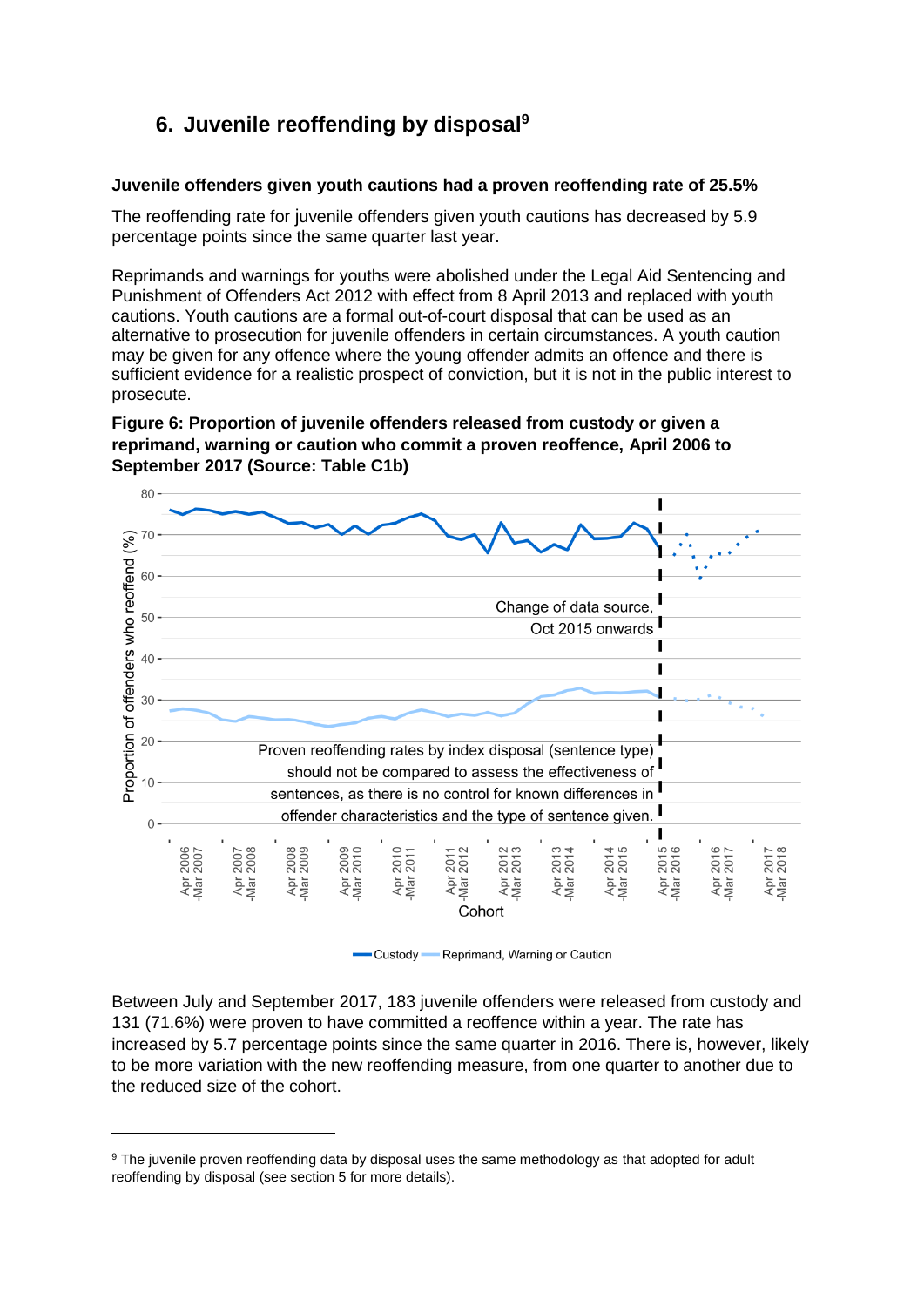# **7. Index offences<sup>10</sup>**

### **For the July to September 2017 adult cohort, the index offence category associated with the highest reoffending rate was theft at 52.4%**

The second highest reoffending rate of 38.1% amongst adult offenders was those with an index offence of public order (Figure 7).

**Figure 7: Proportion of adult and juvenile offenders in England and Wales who commit a proven reoffence, by index offence (except the 'other' offence category), July to September 2017 (Source: Table A4a/b)**



The proportion of reoffences committed depending on index offence has remained broadly stable over time. The lowest rate of reoffending in the adult cohort was observed amongst those with a sexual offence as their index offence, with a rate of 13.6%. Excluding the 'other' offence category, the miscellaneous crimes against society index offence category saw the largest percentage point decrease in reoffending rate since the same quarter in 2006, a 10.1 percentage point difference. Those with an index offence of theft saw the biggest increase in this period, a 6.5 percentage point difference.

In the juvenile cohort, those with an index offence of public order had the highest proven reoffending rate at 47.1%, followed by those with an index offence of miscellaneous crimes against society at 46.0%. Those with the lowest rate, excluding the 'other' offence category, were offenders who had committed a sexual index offence. Their reoffending rate was 18.6%. Those who committed violence against the person index offences saw the largest percentage point decrease in reoffending rate since the same quarter in 2006 (a 9.2 percentage point difference) whilst fraud index offences represented the biggest percentage point increase over the same period (a 16.1 percentage point difference).

 $10$  An index offence refers to the offence that leads to an offender being included in the offender cohort.